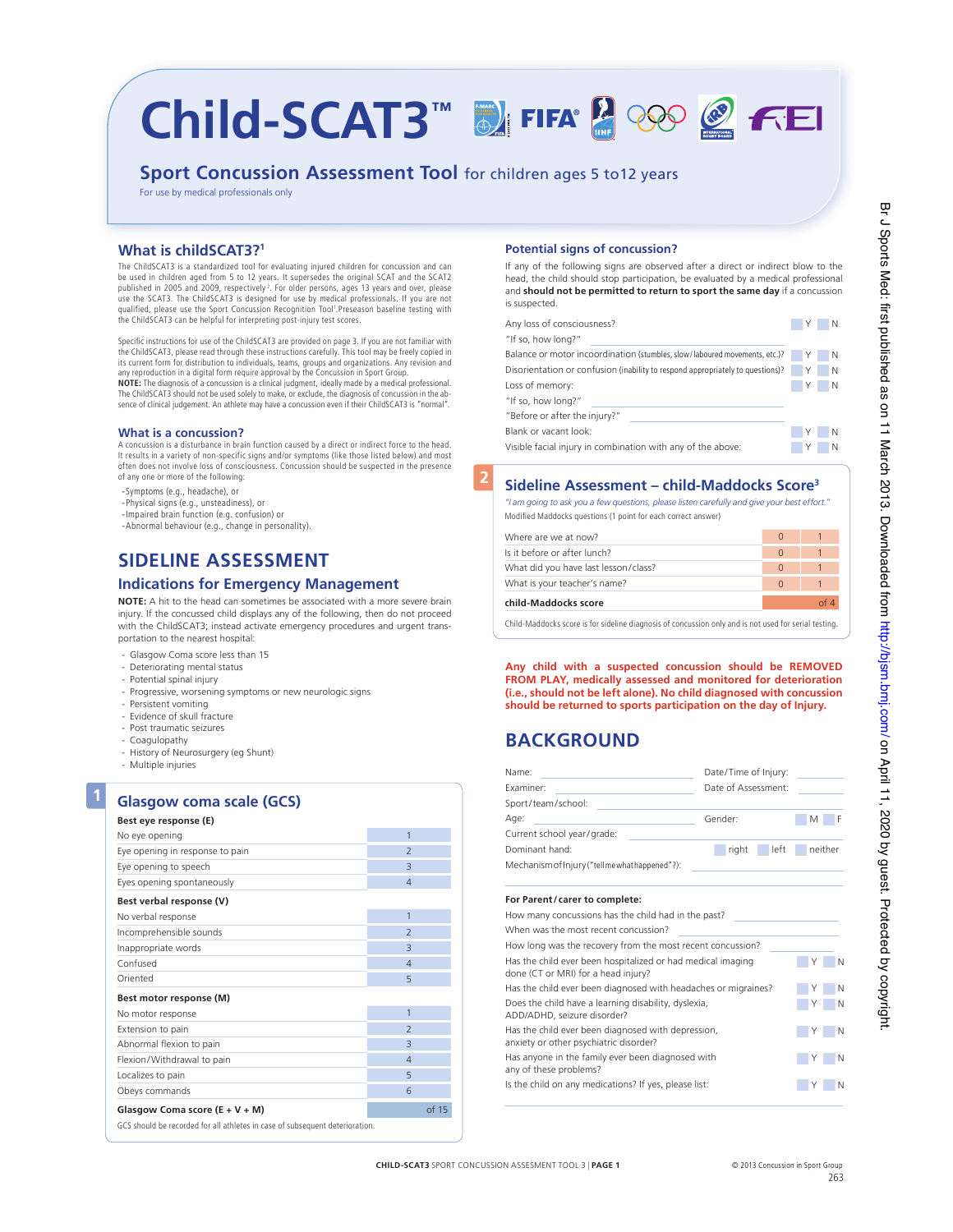# **3 Child report**

| Name:                                |                                                               | never    | rarely         | sometimes                          | often          |
|--------------------------------------|---------------------------------------------------------------|----------|----------------|------------------------------------|----------------|
| I have trouble paying attention      |                                                               | $\Omega$ | 1              | $\overline{\phantom{0}}$           | $\overline{3}$ |
| I get distracted easily              |                                                               | $\Omega$ | 1              | $\overline{\phantom{0}}$           | 3              |
| I have a hard time concentrating     |                                                               | $\Omega$ | 1              | $\overline{\phantom{0}}$           | 3              |
|                                      | I have problems remembering what people tell me               | $\Omega$ | 1              | $\overline{\phantom{0}}$           | 3              |
| I have problems following directions |                                                               | $\Omega$ | $\overline{1}$ | $\overline{\phantom{0}}$           | $\overline{3}$ |
| I daydream too much                  |                                                               | $\Omega$ | $\mathbf{1}$   | $\overline{\phantom{0}}$           | 3              |
| I get confused                       |                                                               | $\Omega$ | $\mathbf{1}$   | $\overline{\phantom{0}}$           | 3              |
| I forget things                      |                                                               | $\Omega$ | 1              | $\overline{\phantom{0}}$           | 3              |
| I have problems finishing things     |                                                               | $\Omega$ | 1              | $\overline{\phantom{0}}$           | $\overline{3}$ |
| I have trouble figuring things out   |                                                               | $\Omega$ | 1              | $\overline{\phantom{0}}$           | 3              |
| It's hard for me to learn new things |                                                               | $\Omega$ | 1              | $\overline{\phantom{0}}$           | 3              |
| I have headaches                     |                                                               | $\Omega$ | 1              | $\overline{\phantom{0}}$           | 3              |
| I feel dizzy                         |                                                               | $\Omega$ | 1              | $\overline{\phantom{0}}$           | $\overline{3}$ |
| I feel like the room is spinning     |                                                               | $\Omega$ | 1              | $\overline{\phantom{0}}$           | 3              |
| I feel like I'm going to faint       |                                                               | $\Omega$ | 1              | $\overline{\phantom{0}}$           | $\overline{3}$ |
|                                      | Things are blurry when I look at them                         | $\Omega$ | 1              | $\overline{\phantom{0}}$           | $\overline{3}$ |
| I see double                         |                                                               | $\Omega$ | 1              | $\overline{\phantom{0}}$           | $\overline{3}$ |
| I feel sick to my stomach            |                                                               | $\Omega$ | 1              | $\overline{\phantom{0}}$           | $\overline{3}$ |
| I get tired a lot                    |                                                               | $\Omega$ | 1              | $\overline{\phantom{0}}$           | $\overline{3}$ |
| I get tired easily                   |                                                               | $\Omega$ | 1              | $\overline{\phantom{0}}$           | $\overline{3}$ |
|                                      | Total number of symptoms (Maximum possible 20)                |          |                |                                    |                |
|                                      | <b>Symptom severity score</b> (Maximum possible $20x3 = 60$ ) |          |                |                                    |                |
|                                      |                                                               |          |                |                                    |                |
| self rated                           | clinician interview                                           |          |                | self rated and clinician monitored |                |

**4 Parent report** 

# **The child never** rarely sometimes often has trouble sustaining attention 0 2 3 is easily distracted a set of the contracted by the contracted by the contracted by the contracted by the contracted by  $\sim$  0  $\sim$  1  $\sim$  2  $\sim$ has difficulty concentrating and the contraction of the contraction of the contraction of the contraction of the contraction of the contraction of the contraction of the contraction of the contraction of the contraction of has problems remembering what he/she is told 0 1 2 has difficulty following directions 0 2 3 tends to daydream 0 0 1 2 3 gets confused 0 2 3 is forgetful 0123 has difficulty completeing tasks 01233 has poor problem solving skills **0** 2 3 has problems learning 1 2 3 has headaches 0123 feels dizzy 0 1 2 has a feeling that the room is spinning  $\begin{array}{|c|c|c|c|c|c|c|c|c|} \hline 0 & 1 & 2 \end{array}$ Feels faint 0 1 2 3 has blurred vision<br>
and the contract of the contract of the contract of the contract of the contract of the contract of the contract of the contract of the contract of the contract of the contract of the contract of the co has double vision  $\begin{array}{cccc} 0 & 1 & 2 & 3 \end{array}$ experiences nausea and the contract of the contract of the contract of the contract of the contract of the contract of the contract of the contract of the contract of the contract of the contract of the contract of the con gets tired a lot and the contract of the contract of the contract of the contract of the contract of the contract of the contract of the contract of the contract of the contract of the contract of the contract of the contr gets tired easily and the contract of the contract of the contract of the contract of the contract of the contract of the contract of the contract of the contract of the contract of the contract of the contract of the cont **Total number of symptoms** (Maximum possible 20) **Symptom severity score** (Maximum possible 20 x 3 = 60) Do the symptoms get worse with physical activity?  $\begin{array}{ccc}\nY & N\n\end{array}$ Do the symptoms get worse with mental activity?  $\begin{array}{ccc}\n & \text{Y} & \text{N} \\
\end{array}$ parent self rated clinician interview parent self rated and clinician monitored **overall rating** for parent/teacher/ coach/ carer to answer. How different is the child acting compared to his/her usual self? Please circle one response: no different very different unsure N/A Name of person completing Parent-report: Relationship to child of person completing Parent-report:

**Scoring on the ChildSCAT3 should not be used as a stand-alone method to diagnose concussion, measure recovery or make decisions about an athlete's readiness to return to competition after concussion.**

# **SymPTom evALuATIon CognITIve & PHySICAL evALuATIon**

# **5 Cognitive assessment**

**orientation** (1 point for each correct answer)

**Standardized Assessment of Concussion – Child version (SAC-C)4**

| What is the date today?<br>What is the day of the week?                                                                                                                                                                                                                                                                                                                                         |                |                |                |                         |                |              |                                                                                                                                                   |                     | $\mathbf{1}$              |
|-------------------------------------------------------------------------------------------------------------------------------------------------------------------------------------------------------------------------------------------------------------------------------------------------------------------------------------------------------------------------------------------------|----------------|----------------|----------------|-------------------------|----------------|--------------|---------------------------------------------------------------------------------------------------------------------------------------------------|---------------------|---------------------------|
|                                                                                                                                                                                                                                                                                                                                                                                                 |                |                |                |                         |                |              |                                                                                                                                                   | $\overline{0}$      |                           |
|                                                                                                                                                                                                                                                                                                                                                                                                 |                |                |                |                         |                |              |                                                                                                                                                   | $\overline{0}$      | 1                         |
| What year is it?                                                                                                                                                                                                                                                                                                                                                                                |                |                |                |                         |                |              |                                                                                                                                                   | $\Omega$            | $\mathbf{1}$              |
| <b>Orientation score</b>                                                                                                                                                                                                                                                                                                                                                                        |                |                |                |                         |                |              |                                                                                                                                                   |                     | of 4                      |
| <b>Immediate memory</b>                                                                                                                                                                                                                                                                                                                                                                         |                |                |                |                         |                |              |                                                                                                                                                   |                     |                           |
| List                                                                                                                                                                                                                                                                                                                                                                                            |                | Trial 1        |                | Trial 2                 |                | Trial 3      | Alternative word list                                                                                                                             |                     |                           |
| elbow                                                                                                                                                                                                                                                                                                                                                                                           | $\overline{0}$ | 1              | $\overline{0}$ | 1                       | $\overline{0}$ | $\mathbf{1}$ | candle                                                                                                                                            | baby                | finger                    |
| apple                                                                                                                                                                                                                                                                                                                                                                                           | $\Omega$       | 1              | $\Omega$       | $\mathbf{1}$            | $\overline{0}$ | 1            | paper                                                                                                                                             | monkey              | penny                     |
| carpet                                                                                                                                                                                                                                                                                                                                                                                          | $\overline{0}$ | 1              | 0              | 1                       | $\overline{0}$ | $\mathbf{1}$ | sugar                                                                                                                                             | perfume             | blanket                   |
| saddle                                                                                                                                                                                                                                                                                                                                                                                          | $\Omega$       | 1              | $\overline{0}$ | $\mathbf{1}$            | $\overline{0}$ | $\mathbf{1}$ | sandwich                                                                                                                                          | sunset              | lemon                     |
| bubble                                                                                                                                                                                                                                                                                                                                                                                          | $\Omega$       | 1              | $\Omega$       | 1                       | $\Omega$       | 1            | wagon                                                                                                                                             | iron                | insect                    |
| Total                                                                                                                                                                                                                                                                                                                                                                                           |                |                |                |                         |                |              |                                                                                                                                                   |                     |                           |
| Immediate memory score total                                                                                                                                                                                                                                                                                                                                                                    |                |                |                |                         |                |              |                                                                                                                                                   |                     | of 15                     |
|                                                                                                                                                                                                                                                                                                                                                                                                 |                |                |                |                         |                |              |                                                                                                                                                   |                     |                           |
| <b>Concentration: Digits Backward</b>                                                                                                                                                                                                                                                                                                                                                           |                |                |                |                         |                |              |                                                                                                                                                   |                     |                           |
| List                                                                                                                                                                                                                                                                                                                                                                                            |                | Trial 1        |                | Alternative digit list  |                |              |                                                                                                                                                   |                     |                           |
| $6 - 2$                                                                                                                                                                                                                                                                                                                                                                                         |                | $\Omega$       | 1              | $5 - 2$                 |                |              | $4 - 1$                                                                                                                                           | $4 - 9$             |                           |
| $4 - 9 - 3$                                                                                                                                                                                                                                                                                                                                                                                     |                | $\overline{0}$ | $\mathbf{1}$   | $6 - 2 - 9$             |                |              | $5 - 2 - 6$                                                                                                                                       | $4 - 1 - 5$         |                           |
| $3 - 8 - 1 - 4$                                                                                                                                                                                                                                                                                                                                                                                 |                | $\Omega$       | $\mathbf{1}$   | $3 - 2 - 7 - 9$         |                |              | $1 - 7 - 9 - 5$                                                                                                                                   | $4 - 9 - 6 - 8$     |                           |
| $6 - 2 - 9 - 7 - 1$                                                                                                                                                                                                                                                                                                                                                                             |                | $\overline{0}$ | $\mathbf{1}$   | $1 - 5 - 2 - 8 - 6$     |                |              | $3 - 8 - 5 - 2 - 7$                                                                                                                               | $6 - 1 - 8 - 4 - 3$ |                           |
| $7 - 1 - 8 - 4 - 6 - 2$<br>Total of 5                                                                                                                                                                                                                                                                                                                                                           |                | $\overline{0}$ | $\mathbf{1}$   | $5 - 3 - 9 - 1 - 4 - 8$ |                |              | $8 - 3 - 1 - 9 - 6 - 4$                                                                                                                           |                     | $7 - 2 - 4 - 8 - 5 - 6$   |
| <b>Concentration score</b><br><b>Neck Examination:</b>                                                                                                                                                                                                                                                                                                                                          |                | Tuesday-Monday |                |                         |                |              | Sunday-Saturday-Friday-Thursday-Wednesday-                                                                                                        |                     | of 6                      |
| Range of motion<br><b>Findings:</b>                                                                                                                                                                                                                                                                                                                                                             |                |                |                | Tenderness              |                |              | Upper and lower limb sensation & strength                                                                                                         |                     |                           |
| <b>Balance examination</b><br>Do one or both of the following tests.<br>Footwear (shoes, barefoot, braces, tape, etc.)<br>Which foot was tested (i.e. which is the non-dominant foot)<br>Testing surface (hard floor, field, etc.)<br>Condition<br>Double leg stance:<br>Tandem stance (non-dominant foot at back):<br>Tandem gait <sup>6,7</sup><br>Time taken to complete (best of 4 trials): |                |                |                |                         |                |              | Modified Balance Error Scoring System (BESS) testing <sup>5</sup><br>seconds<br>If child attempted, but unable to complete tandem gait, mark here | Left                | Right<br>Errors<br>Errors |

**Delayed recall score of 5** 

**Since signs and symptoms may evolve over time, it is important to consider repeat evaluation in the acute assessment of concussion.**

**8**

**6**

**7**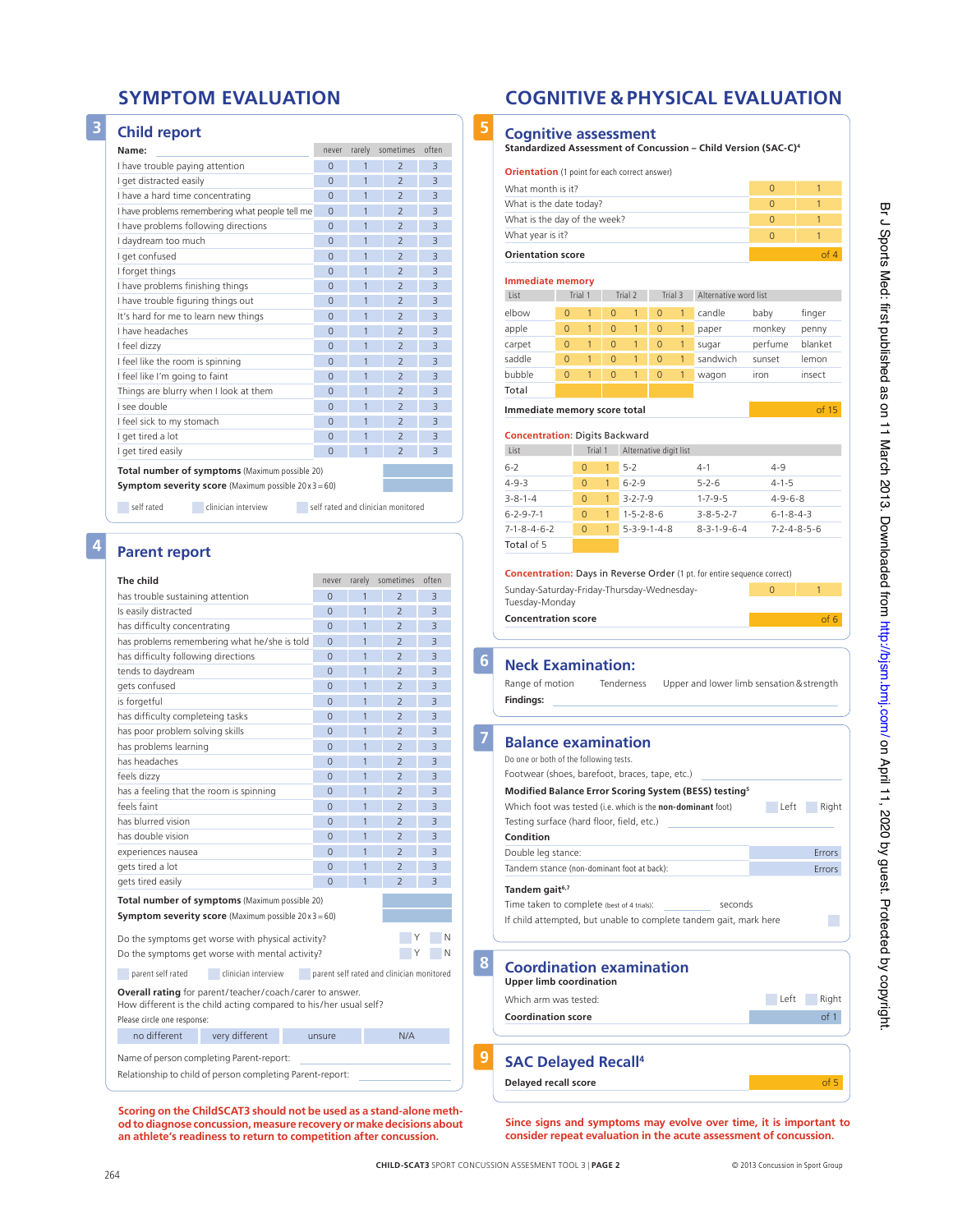# **InSTRuCTIonS**

Words in *Italics* throughout the ChildSCAt3 are the instructions given to the child by the tester.

# **Sideline Assessment – child-maddocks Score**

To be completed on the sideline/in the playground, immediately following concussion. There is no requirement to repeat these questions at follow-up.

# **Symptom Scale8**

in situations where the symptom scale is being completed after exercise, it should still be done in a resting state, at least 10 minutes post exercise.

# **on the day of injury**

the child is to complete the Child Report, according to how he/she feels now.

# **on all subsequent days**

- the child is to complete the Child Report, according to how he/she feels today, **and**
- the parent/carer is to complete the Parent Report according to how the child has been over the previous 24 hours.

# **Standardized Assessment of Concussion – Child version (SAC-C)4**

# **Orientation**

Ask each question on the score sheet. A correct answer for **each question scores 1 point.** If the child does not understand the question, gives an incorrect answer, or no answer, then the score for that question is 0 points.

# **Immediate memory**

*"I am going to test your memory. I will read you a list of words and when I am done, repeat back as many words as you can remember, in any order."*

### **Trials 2&3:**

*"I am going to repeat the same list again. Repeat back as many words as you can remember in any order, even if you said the word before."*

Complete all 3 trials regardless of score on trial 1 & 2. Read the words at a rate of one per second. **Score 1 pt. for each correct response.** Total score equals sum across all 3 trials. Do not inform the child that delayed recall will be tested.

# **Concentration**

# **Digits Backward:**

*"I am going to read you a string of numbers and when I am done, you repeat them back to me backwards, in reverse order of how I read them to you. For example, if I say 7-1, you would say 1-7."*

If correct, go to next string length. If incorrect, read trial 2. **One point possible for each string**<br>**length.** Stop after incorrect on both trials. The digits should be read at the rate of one per second.

### **Days in Reverse order:**

*"Now tell me the days of the week in reverse order. Start with Sunday and go backward. So you'll say Sunday, Saturday … Go ahead"* **1 pt. for entire sequence correct**

# **Delayed recall**

the delayed recall should be performed after completion of the Balance and Coordination Examination.

*"Do you remember that list of words I read a few times earlier? Tell me as many words from the list as you can remember in any order."*

Circle each word correctly recalled. **Total score equals number of words recalled.**

# **Balance examination**

These instructions are to be read by the person administering the childSCAT3, and each balance task **should be demonstrated to the child**. The child should then be asked to copy what the examiner demonstrated.

### **Modifed Balance Error Scoring System (BESS) testing<sup>5</sup>**

This balance testing is based on a modifed version of the Balance Error Scoring System (BESS)<sup>5</sup>. A stopwatch or watch with a second hand is required for this testing. *"I am now going to test your balance. Please take your shoes off, roll up your pant legs above* 

*ankle (if applicable), and remove any ankle taping (if applicable). This test will consist of two different parts."*

# **(a) Double leg stance:**

*The first stance is standing with the feet together with hands on hips and with eyes closed. The child should try to maintain stability in that position for 20 seconds. You should inform the child that you will be counting the number of times the child moves out of this position. You should start timing when the child is set and the eyes are closed.*

### **(b) Tandem stance:**

*Instruct the child to stand heel-to-toe with the non-dominant foot in the back. Weight should be evenly distributed across both feet. Again, the child should try to maintain stability for 20 seconds with hands on hips and eyes closed. You should inform the child that you will be counting the number of times the child moves out of this position. If the child stumbles out of this position, instruct him/her to open the eyes and return to the start position and continue balancing. You should start timing when the child is set and the eyes are closed.*

### **Balance testing – types of errors - Parts (a) and (b)**

- 1. Hands lifted off iliac crest
- 2. opening eyes
- 3. Step, stumble, or fall 4. moving hip into > 30 degrees abduction
- 5. lifting forefoot or heel
- 6. Remaining out of test position  $>$  5 sec
	-

Each of the 20-second trials is scored by counting the errors, or deviations from the proper stance, accumulated by the child. The examiner will begin counting errors only after the child has assumed the proper start position. **The modifed BESS is calculated by adding one error point for each error during the two 20-second tests. The maximum total number of errors for any single condition is 10.** if a child commits multiple errors simultaneously, only one error is recorded but the child should quickly return to the testing position, and counting should resume once subject is set. Children who are unable to maintain the testing procedure for a minimum of **fve seconds** at the start are assigned the highest possible score, ten, for that testing condition.

**OPTION:** For further assessment, the same 2 stances can be performed on a surface of medium density foam (e.g., approximately 50cmx40cmx6cm).

### **Tandem gait6,7**

Use a clock (with a second hand) or stopwatch to measure the time taken to complete this task. Instruction for the examiner – **Demonstrate the following to the child**:

*The child is instructed to stand with their feet together behind a starting line (the test is best done with footwear removed). Then, they walk in a forward direction as quickly and as accurately as possible along a 38mm wide (sports tape), 3 meter line with an alternate foot heel-totoe gait ensuring that they approximate their heel and toe on each step. Once they cross the end of the 3m line, they turn 180 degrees and return to the starting point using the same gait. A total of 4 trials are done and the best time is retained. Children fail the test if they step off the line, have a separation between their heel and toe, or if they touch or grab the examiner*<br>or an object. In this case, the time is not recorded and the trial repeated, if appropriate. Explain to the child that you will time how long it takes them to walk to the end of the line and back.

# **Coordination examination**

**upper limb coordination** Finger-to-nose (FTN) task

The tester should **demonstrate it to the child**.

*"I am going to test your coordination now. Please sit comfortably on the chair with your eyes open and your arm (either right or left) outstretched (shoulder flexed to 90 degrees and elbow and fingers extended). When I give a start signal, I would like you to perform five successive finger to nose repetitions using your index finger to touch the tip of the nose as quickly and as accurately as possible."*

### **Scoring: 5 correct repetitions in < 4 seconds = 1**

**Note for testers:** Children fail the test if they do not touch their nose, do not fully extend their elbow or do not perform five repetitions. **Failure should be scored as 0.**

# **References&Footnotes**

1. this tool has been developed by a group of international experts at the 4th international Consensus meeting on Concussion in Sport held in Zurich, Switzerland in November 2012. The full details of the conference outcomes and the authors of the tool are published in The BJSM Injury Prevention and Health Protection, 2013, Volume 47, Issue 5. The outcome paper will also be simultaneously co-published in other leading biomedical journals with the copyright held by the Concussion in Sport Group, to allow unrestricted distribution, providing no alterations are made.

2. mcCrory p et al., Consensus Statement on Concussion in Sport – the 3rd international Conference on Concussion in Sport held in Zurich, november 2008. British Journal of Sports medicine 2009; 43: i76-89.

3. Maddocks, DL; Dicker, GD; Saling, MM. The assessment of orientation following concussion in athletes. Clinical Journal of Sport medicine. 1995; 5(1): 32–3.

4. mcCrea m. Standardized mental status testing of acute concussion. Clinical Journal of Sport medicine. 2001; 11: 176–181.

5. Guskiewicz Km. Assessment of postural stability following sport-related concussion. Current Sports Medicine Reports. 2003; 2: 24-30.

6. Schneiders, A.G., Sullivan, S.J., Gray, A., Hammond-Tooke, G.& McCrory, P. Normative values for 16-37 year old subjects for three clinical measures of motor performance used in the assessment of sports concussions. Journal of Science and medicine in Sport. 2010; 13(2): 196–201.

7. Schneiders, A.G., Sullivan, S.J., Kvarnstrom. J.K., Olsson, M., Yden. T.& Marshall, S.W. The effect of footwear and sports-surface on dynamic neurological screening in sport-related concussion. Journal of Science and medicine in Sport. 2010; 13(4): 382–386

8. Ayr, l.K., Yeates, K.o., taylor, H.G.,&Brown, m. Dimensions of post-concussive symptoms in children with mild traumatic brain injuries. Journal of the international neuropsychological Society. 2009; 15:19–30.